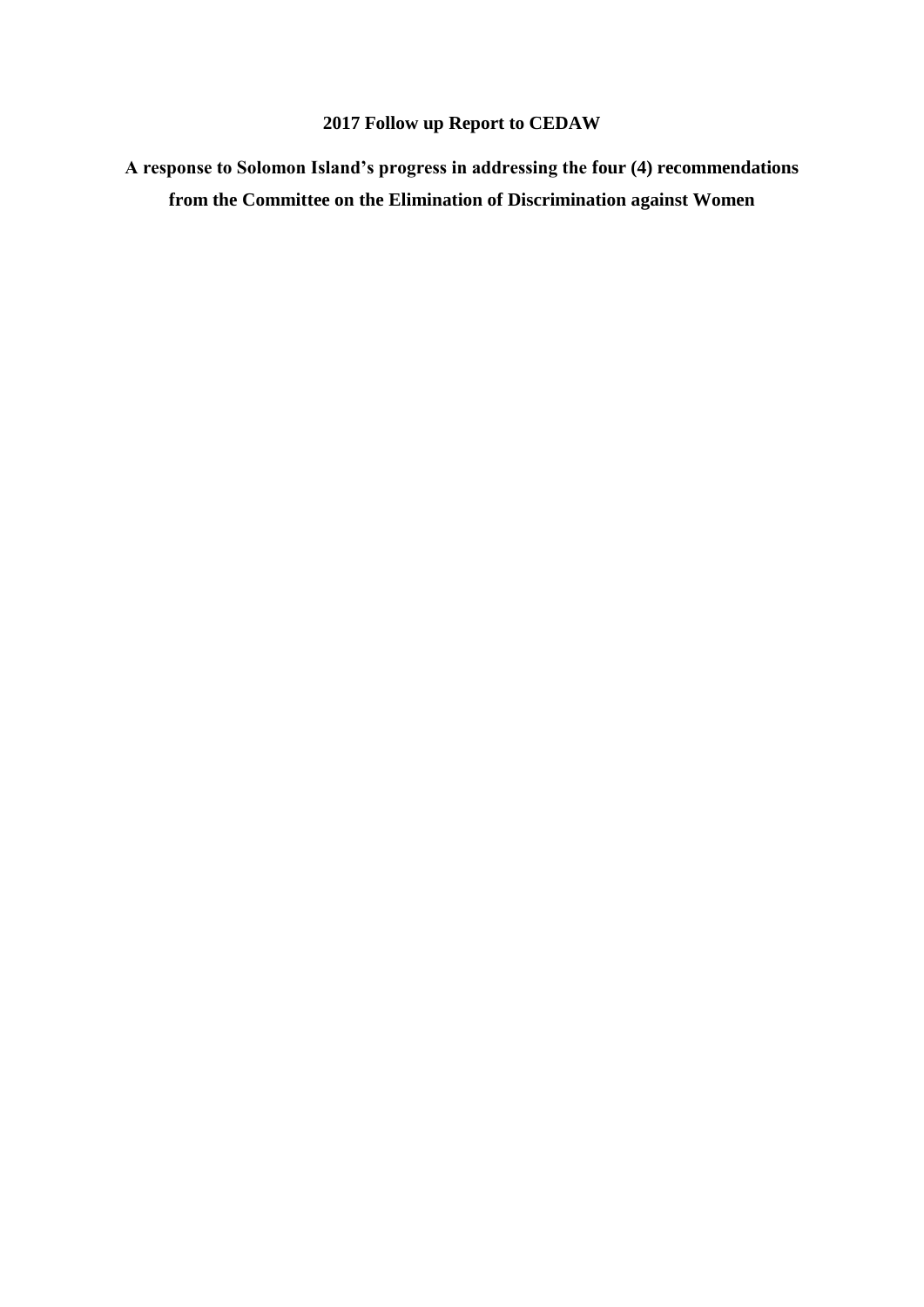## **1. Introduction**

1.1 This report was compiled by the Women's Rights Action Movement (WRAM) and the following women's organizations and NGOs in Solomon Islands ;Guadalcanal Provincial Council of Women (GPCW), People with Disabilities Solomon Islands (PWDSI), Solomon Islands National Council of Women (SINCW), Vois Blong Mere Solomon (VBMS) and the Young Women Christian Association (YWCASI).

1.2 Solomon Islands presented its initial, second and third periodic report to the Committee in October 2014 at the 59<sup>th</sup> session. The CEDAW committee's Concluding Observations requested that Solomon Islands provides, "within two years, written information on the steps taken to implement the recommendation contained in paragraphs  $11(b)$ ,  $25(b)$ , and  $33(g)$  and  $(h)$ ."

1.3 The Solomon Islands Government has progressed in terms of legislative and policy reform; however there is a need for continued efforts to ensure access to and equal participation by women in plans and programmes for legislative and institutional change. Solomon Islands will benefit from continued efforts to ensure that the human rights and gender approach is entrenched in services to protect women for discrimination based on sex and gender, and information dissemination.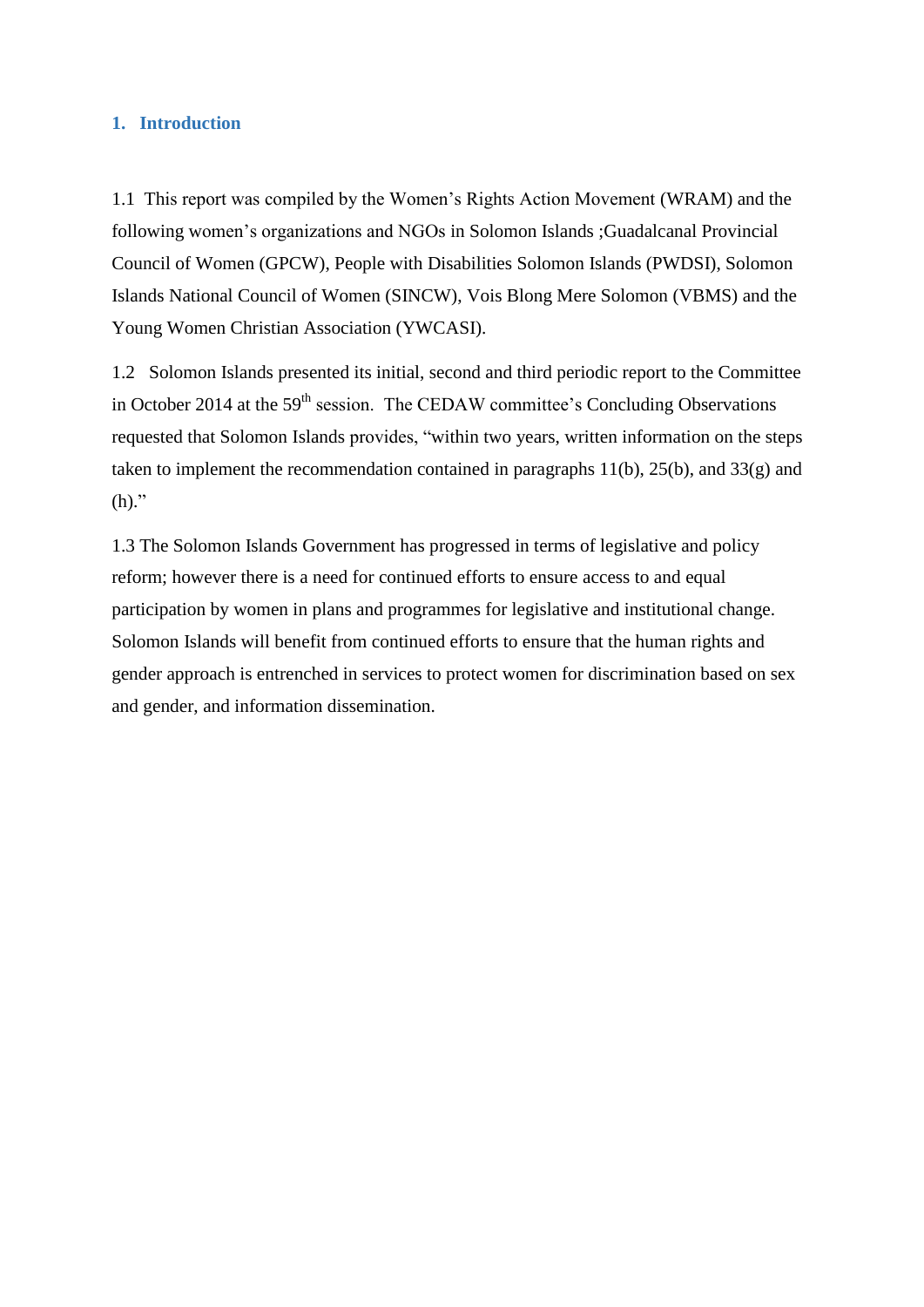**Recommendation 11(b) Accelerate the process of adopting the new federal constitution and include in it provisions on equality between women with men, the prohibition of direct and indirect discrimination against women and multiple and intersecting discrimination in both the public and private spheres as well as sanctions, in line with articles 1 and 2 of the Convention and the Committees General Recommendation No.28 (2010) The Core Obligations of States Parties under Article 2 of the Convention on the Elimination of All Forms of Discrimination Against Women**

1.4. Women's organizations and NGOs report that women had limited participation and their views for provisions which embed gender equality were blatantly disregarded in the consultations. Women in Solomon Islands have a lot to gain in terms of equal rights to property and land. Guadalcanal Province, Ysabel Province and parts of Makira Province and the Western Province have a matrilineal system for land inheritance, yet they have limited participation in control over resources and decision making.

Solomon Islands women make up approximately half the population, yet out of the total number of people consulted on the draft federal constitution, only 20% were women (Out of the 3,450 people consulted; only 75 were women).

1.5. The under representation of women in the constitutional process is also present in the Committees that support the process, the Constitutional Congress and Imminent Persons Group. There is no representative of women's NGO groups and there is no process that allows informed participation by women and girls.

1.6. Further, there is a need for Government to allow for all Solomon Islanders to have a say on whether the draft federal constitution is the best way forward for Solomon Islands. The only way that this can happen is through a national referendum. While there is no legal provision for this, an amendment can be made to the 1978 Constitution for such.

## *Provisions on equality and non-discrimination:*

1.7. Chapter 3 of the Draft Federal Constitution provides for 'Our Human Rights' for Solomon Islands citizens.

1.8. Clause 19 (3) and (4) set out that no person should be discriminated directly or indirectly on any prohibited grounds, such as *birth, age, ethnicity, social origin, race, colour, language,*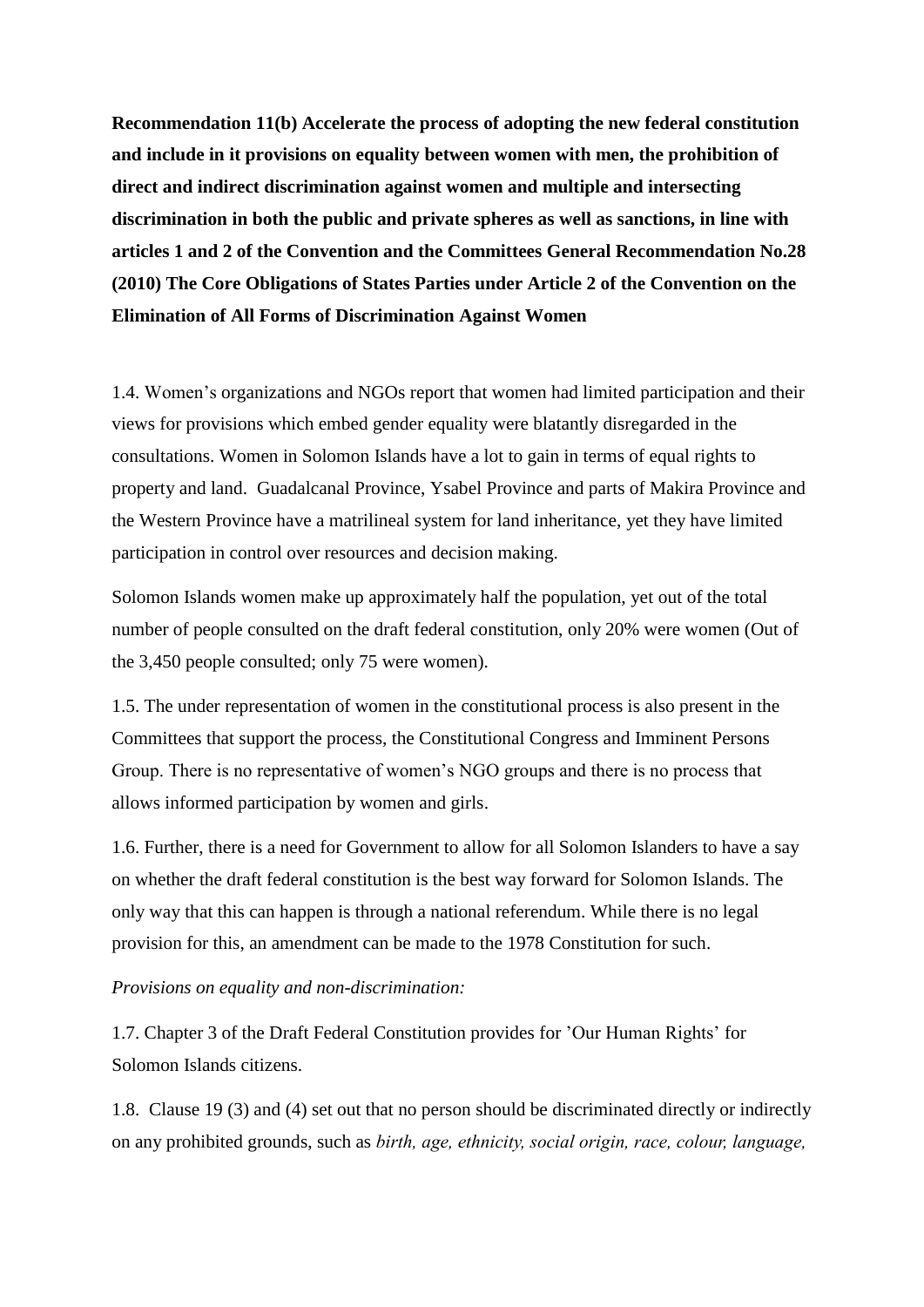*religion, conscience, belief or opinion, culture, sex, pregnancy, marital status, disability, social status or economic status.*

The prohibited grounds as listed above does not include 'gender' and explicitly excludes sexual orientation. Further, the provision is closed and does not allow for interpretation to include other disadvantaged groups.

1.9. Clause 19 (6) *to promote the achievement of equality, the Government in any sphere may take legislative and other measures designed to protect or advance persons, or categories of persons, who are disadvantaged.*

Section 15 (5) (g) of the 1978 Constitution provides for measures to address historic disadvantages. The draft federal constitution does not. There must be a provision to explicitly provide for affirmative action or measures to address historical disadvantages. Women and girls in Solomon Islands face systematic discrimination and inequality evidenced by high rates of domestic violence and sexual violence set out in the Family Health and Safety Study (2009), and the Solomon Islands Law Reform Commission Report on Sexual Offences (2013). The Demographic Health Survey of Solomon Islands (2007) also showed a high rate of acceptance of violence against women. This reflects a necessary need to have a provision for affirmative action within the draft federal constitution. We recommend that Clause 19(6) of the Constitution be amended by changing the word 'may' to 'will' to address this and ensure accountability from Government of its obligation to regulate or enforce legislative measures to accommodate the needs of women and girls including those living with disabilities in the Solomon Islands.

Clause 16 sets out that '*rights and freedoms …are subject to any necessary limitation or qualification to accommodate a custom or customary practice.that is traditionally observed and currently practiced in a particular locality of the Republic.*' Clause 48 (1) (a) of the draft federal constitution states that interpretation and application of human rights by a court, tribunal or other authority is subject to customs and customary practices. These provisions set out that customary practices prevail over women's rights and freedom including to inherit and own land, resources and property. These provisions will have debilitating consequences to women's enjoyment of human rights and undermine the rights to equality and right to nondiscrimination.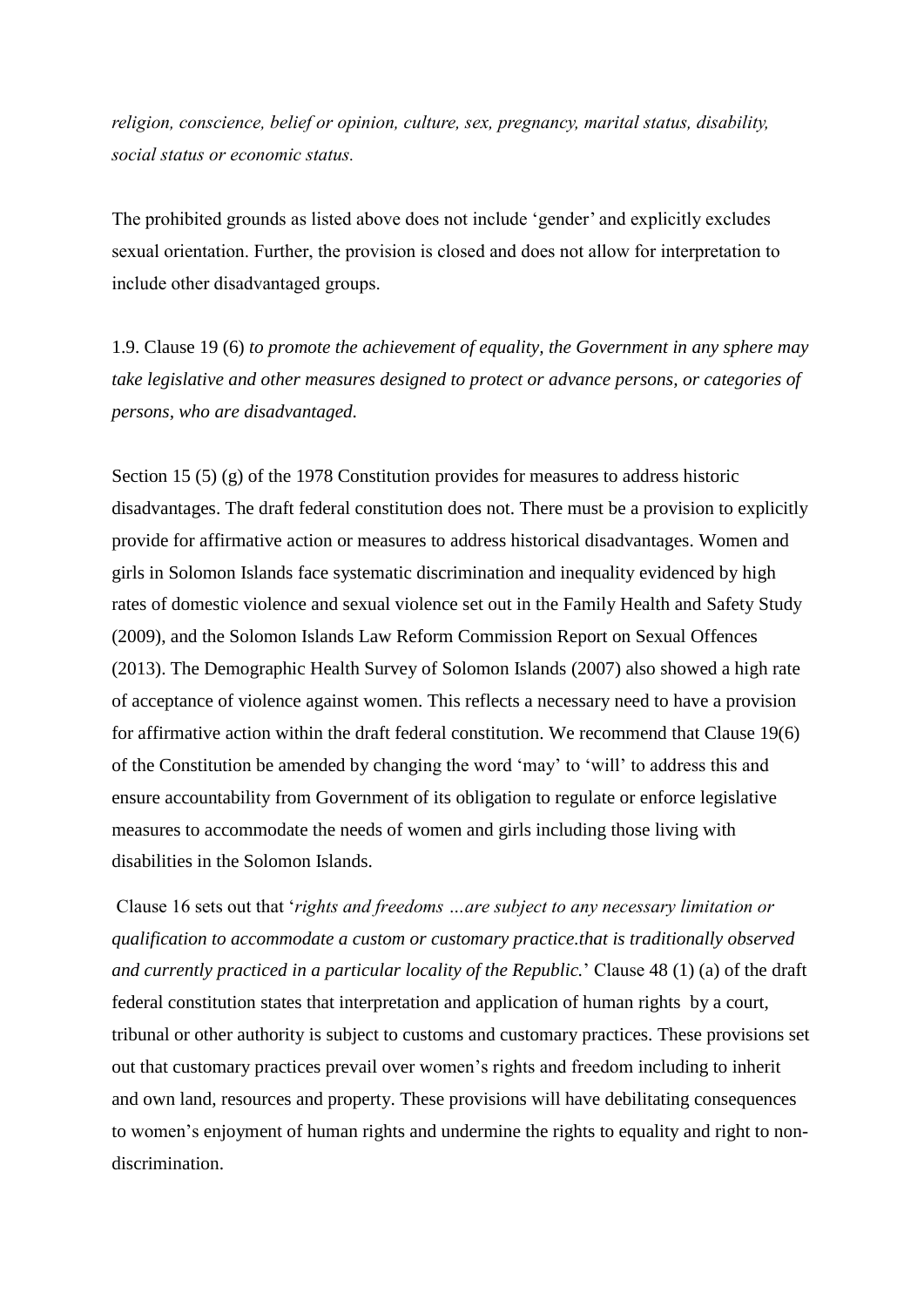1.10. The draft federal constitution must also have a provision that domesticates the state obligations of Solomon Islands to international human rights standards and principles. There is a need for a provision that sets out that human rights conventions' are applicable for interpretation and exercising of judicial discretion under the Constitution. . The Government must step up to their obligations and be responsible for the ratifications of the Conventions and ensure that they must be domesticated. Further, the Government must ratify and domesticate the Convention of the Rights of Persons with Disabilities (CRPD) to ensure full protection of women and girls with disabilities.

**Recommendation 25 (b) Take measures to ensure that the police respond to and investigate complaints regarding violence against women, perpetrators are prosecuted and punished, and collect data on number of prosecutions and convictions, including at the provincial level.**

1.11. A Family Protection Act Implementation Strategy developed by the Ministry of Women, Youth, Children and Family Affairs in 2014 provides a road map to ensure that implementing agencies of the Act, such as the Police, Courts, Health and VAW service providers stipulated in the Act must institutionalise their duties in alignment to the Act.

1.12. The Women's organizations and NGOs acknowledge the important role of the Royal Solomon Islands Police Force (RSIPF) in the implementation of the Family Protection Act (FPA). However, the ongoing slow response from the police continues to be a challenge. There have been a number of anecdotal reports from victims about police officers' negative responses including reluctance to issue Police Safety Notices (PSN) when DV cases are reported by women victims. In October 2016, a domestic violence victim reported being put in the same police vehicle with her perpetrator after she had completed giving her statement to the Police after experiencing DV and was already in possession of a PSN. Such incidents highlight the need for gender sensitization trainings to ensure that acceptable and standard procedures for handling DV cases. It is also critical that these same trainings are rolled to the provincial and peri-urban centres.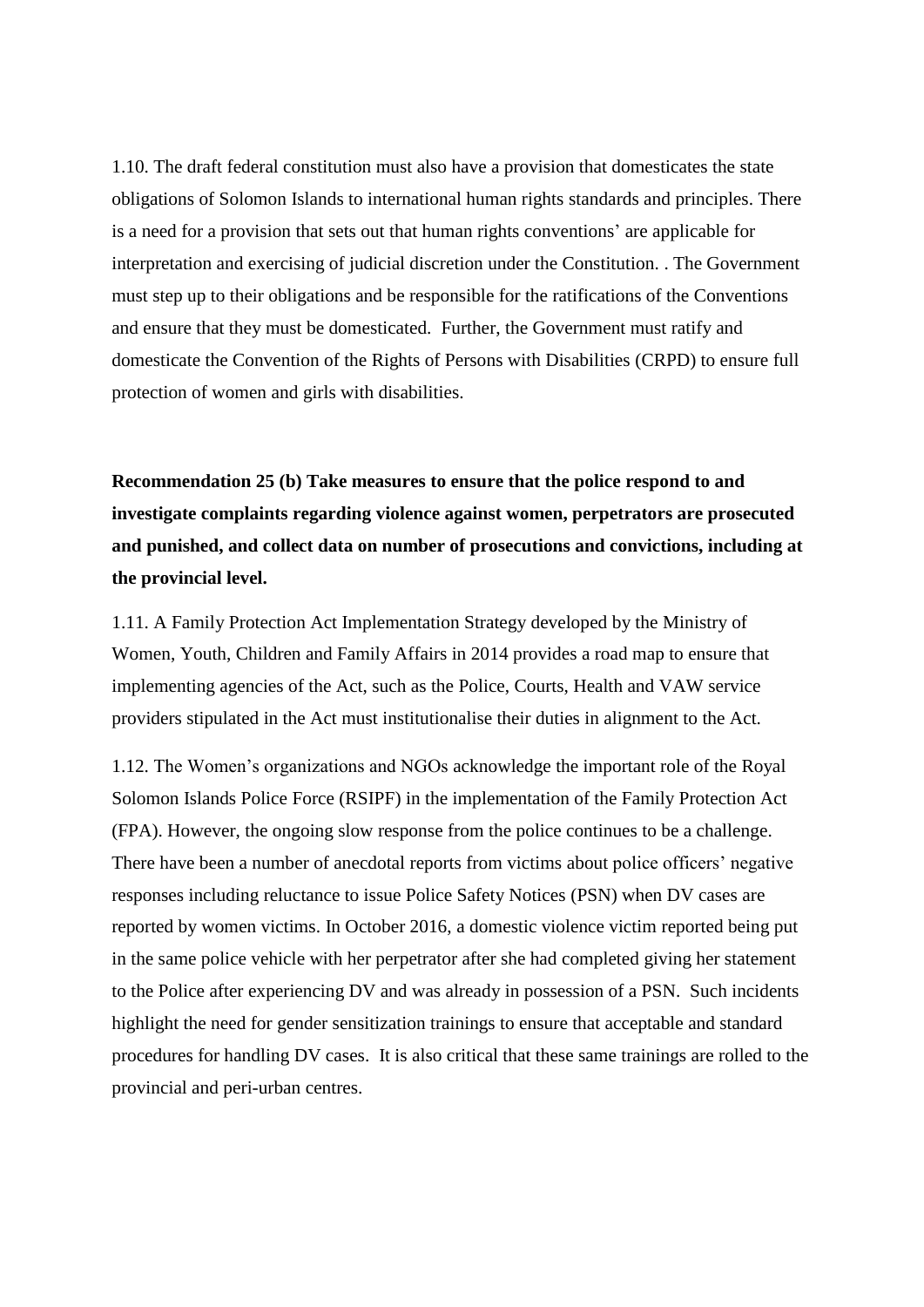1.13. The RSIPF has put in place policies, strategies and plans to address domestic violence and other crimes. The Sexual Assault Investigation (victim protection) Policy endorsed in 2010 replaced the 'No Drop Policy'. Under the Sexual Assault Investigation (victim protection) policy the CID and Prosecutions can stop investigations, before the matter reaches the court. The victim can write a letter seeking for an investigation to stop. Women have unequal power and agency in the family and are likely to be coerced to reconcile and seek for the police to drop complaints. The women's organisations and NGOs call on the RSIPF Executive to review and strengthen the enforcement of their policies, taking into account the needs and experiences of women and girls, including those living with disabilities. Furthermore, it is noted that all women and girls living with a disability have little or no access to justice. It is also common when they report incidences of violence, they are often scolded for putting themselves in this position. In some cases, families do not report these abuses because of stigma. In many cases, the attitude of police to women and girls with disabilities is appalling, thus many sexual, physical abuses are never reported.

1.14. A Family Court with jurisdiction for domestic violence matters in addition to family law matters is needed to enable cases to be expedited within reasonable timelines for women and girls including those living with disabilities.

1.15. 'Authorised justices' are defined as 'a Justice of a Local Court or a prescribed person or a person belonging to a prescribed class of persons' who can issue protection orders under the Family Protection Act 2014. They need to be appointed immediately to assist DV victims in the rural areas. 50% of these authorised justices must be women. It is also critical that they have capacity building trainings including on human rights and gender and allocation of other resources to assist them in their work.

**Recommendation 33 (g) Strengthen efforts to retain girls in school, including pregnant girls, facilitate the return to school of young mothers after giving birth, by adopting the "Second Chance Education" policy currently under consideration and by providing adequate childcare facilities, and ensure that girls are not expelled from school on grounds of being pregnant, and by imposing appropriate sanctions on those responsible for dismissal.**

1.16. Currently, there is no "Second Chance Policy".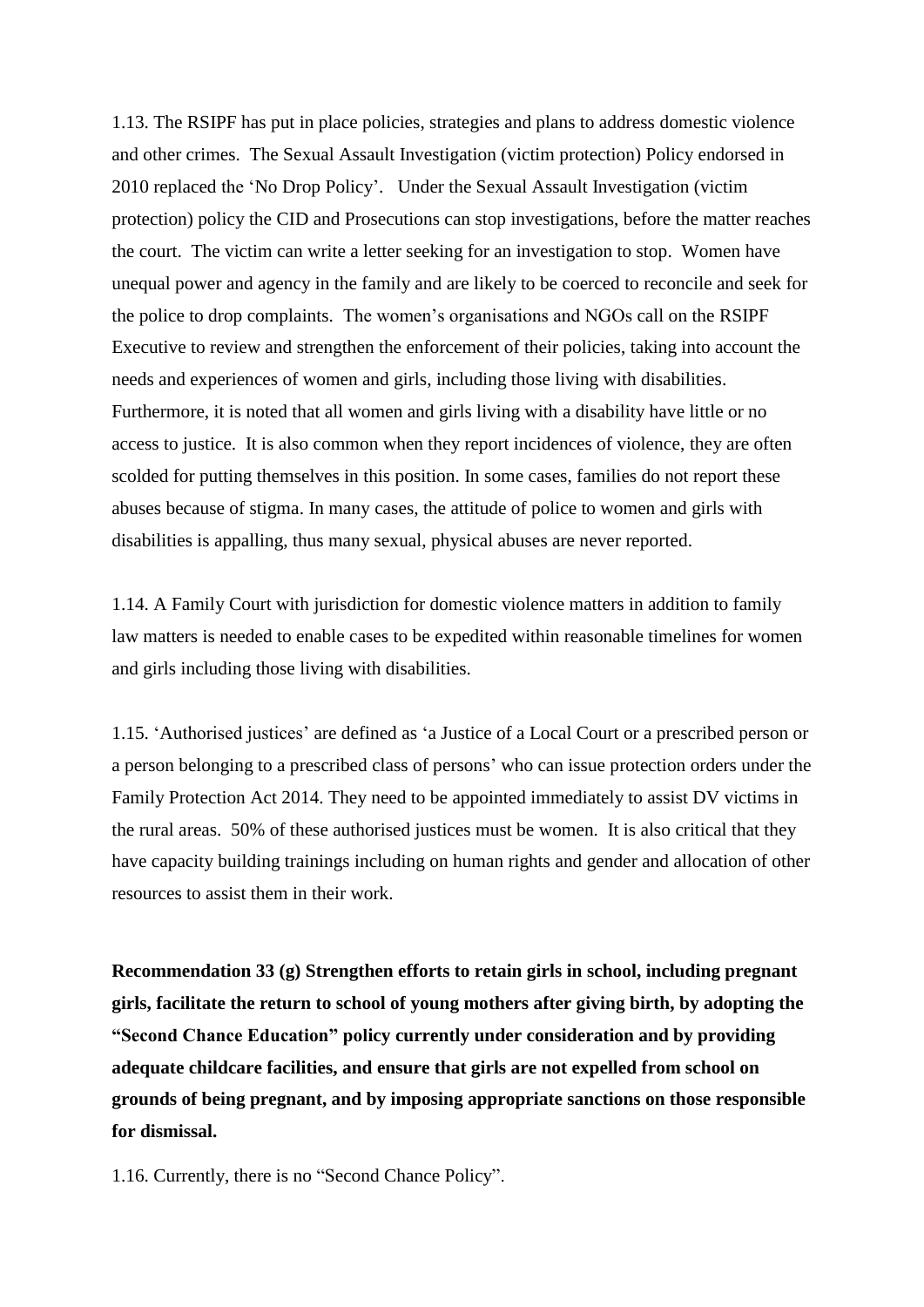The Women's Organisations and NGOs are aware that work is in progress to inform the development of a 'Second Chance Concept' therefore we call on the Government to include this concept into the draft Gender and Education Policy which is at its final drafting stage.

1.17. A review of the *Education Act 1978* was conducted which resulted in an outcome to have two separate Bills, a Tertiary Education and Skills Authority Bill 2016 (TESA) and an Education Bill 2016. The TESA Bill 2016 was endorsed by Cabinet in October 2016 and was passed by Parliament in March 2017.

The Solomon Islands TESA Act (SITESA) provides for the establishment of an Authority while the Education Bill provides for early learning and primary and secondary education. However both the SITESA Act and the Education Bill do not explicitly state the concerns raised by the CEDAW Committee in recommendation 33 (g).

The Education Bill 2016 is at its final stage of review. Clause 9 of the Bill establishes the Solomon Islands Education Board while Clause 10 (2) provides that at least 3 members of the Board must be women.

The Government must also increase the membership of the Education Board stipulated under the Education Bill from 3 women members to 5. Furthermore, we call on all the Education Authorities (EAs) to ensure that they comply with the Act, once it is passed.

1.18. It no secret that women and girls are three times discriminated because of their disability, gender and economic status. There are still gaps in including women with disabilities in government policies despite obligations to international or regional human right instruments. Whilst the Government has developed a National Disability Inclusive Education Policy 2016 – 2020, it has not been endorsed by Cabinet.

## **33(h) continue to develop and promote age-appropriate education on sexual reproductive health to address early pregnancies**

1.19. The Women's organizations and NGOs acknowledge the work of the Ministry of Health and Medical Services (MHMS) for developing the National Health Strategic Plan 2016 – 2020. The plan caters for delivery of reproductive health education programs that are age-appropriate and inclusive of information that address early pregnancies. This includes conducting pilot programs in schools, setting up youth friendly services in government clinics and Solomon Islands Planned Parenthood Association clinics in Honiara.